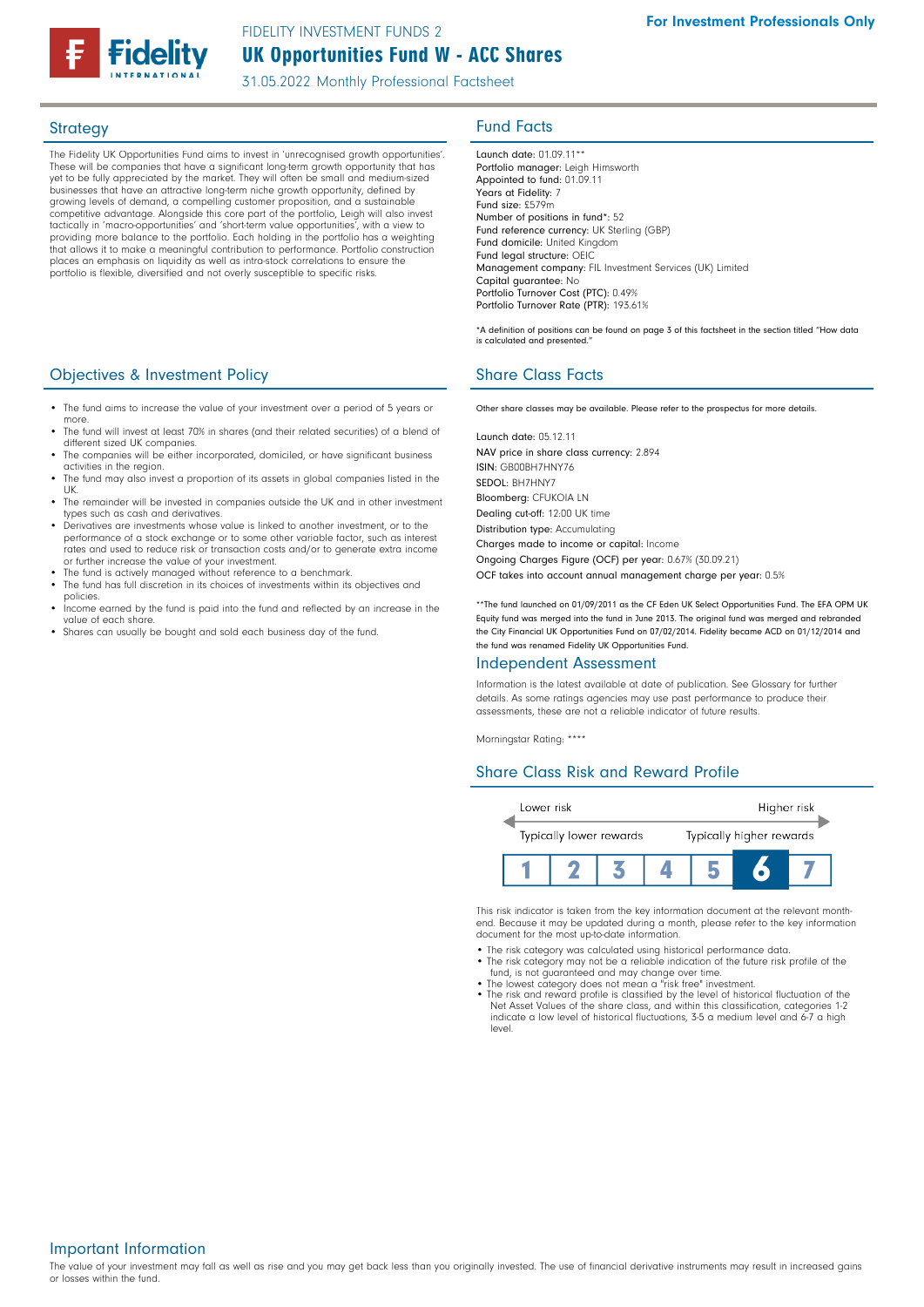

Past performance is not a reliable indicator of future results. The fund's returns can be affected by fluctuations in currency exchange rates.

# Performance Comparator(s)

| Peer Group Universe        | Morningstar IA UK All Companies |
|----------------------------|---------------------------------|
| Market index from 05.12.11 | FTSE All Share Index            |

Market index is for comparative purposes only unless specifically referenced in the Objectives & Investment Policy on page 1. The same index is used in the positioning tables on this factsheet. Where the effective date for the current market index is after the share class launch date, full history is available from Fidelity.

# Cumulative performance in GBP (rebased to 100)



Performance is shown for the last five years (or since launch for funds launched within that period).

# Performance for calendar years in GBP (%)



# Performance for 12 month periods in GBP (%)



# Volatility & Risk (3 years)

| Annualised Volatility: fund (%) | 19.36 | <b>Annualised Alpha</b>       | 3.95 |
|---------------------------------|-------|-------------------------------|------|
| <b>Relative Volatility</b>      | 1.25  | Beta                          | 1.17 |
| Sharpe Ratio: fund              | 0.53  | Annualised Tracking Error (%) | 7.56 |
| Sharpe Ratio: index             | 0.36  | Information Ratio             | 0.62 |
|                                 |       | R <sup>2</sup>                | 0.87 |

Calculated using month-end data points. Definitions of these terms can be found in the Glossary section of this factsheet.

# Performance to 31.05.22 in GBP (%)

|                                    |                          |                |                          |        |      |      | Since     |
|------------------------------------|--------------------------|----------------|--------------------------|--------|------|------|-----------|
|                                    | 1 <sub>m</sub>           | 3 <sub>m</sub> | <b>YTD</b>               | 1yr    | 3yr  | 5yr  | 05.12.11* |
| Fund cumulative growth             | $-0.8$                   | $-0.3$         | $-6.5$                   | $-4.0$ | 34.9 | 23.7 | 189.4     |
| Index cumulative growth            | 0.7                      | 2.3            | 1.5                      | 8.3    | 18.4 | 22.2 | 113.4     |
| Fund annualised growth             | -                        | $\sim$         | $\sim$                   | $-4.0$ | 10.5 | 4.4  | 10.7      |
| Index annualised growth            | $\overline{\phantom{a}}$ | $\sim$         | $\overline{\phantom{a}}$ | 8.3    | 5.8  | 4.1  | 7.5       |
| Ranking within Peer Group Universe |                          |                |                          |        |      |      |           |
| <b>W</b> Accumulation Shares       | 161                      | 145            | 133                      | 139    | 12   | 46   |           |
| Total number of funds              | 230                      | 230            | 229                      | 225    | 219  | 211  |           |
| Quartile ranking**                 | 3                        | 3              | 3                        | 3      |      |      |           |

Source of fund performance and volatility and risk measures is Fidelity. Performance is excluding initial charge. Basis: bid-bid with income reinvested, in GBP, net of fees. Market indices are sourced from RIMES and other data is sourced from third-party providers such as Morningstar.

\*Performance commencement date.

\*\*Quartile rank is for the fund's primary share class as identified by Morningstar, which may be different than the share class detailed in this factsheet and refers to performance over time rated on a scale of 1-4. A ranking of 1 indicates that the item being ranked is in the top 25% of the sample and so on. Rankings are based on a performance record that is<br>included in the Peer Group Universe. In line w not be the same class of this factsheet. Quartile ranking is an internal Fidelity International calculation. Ranking may vary by share class.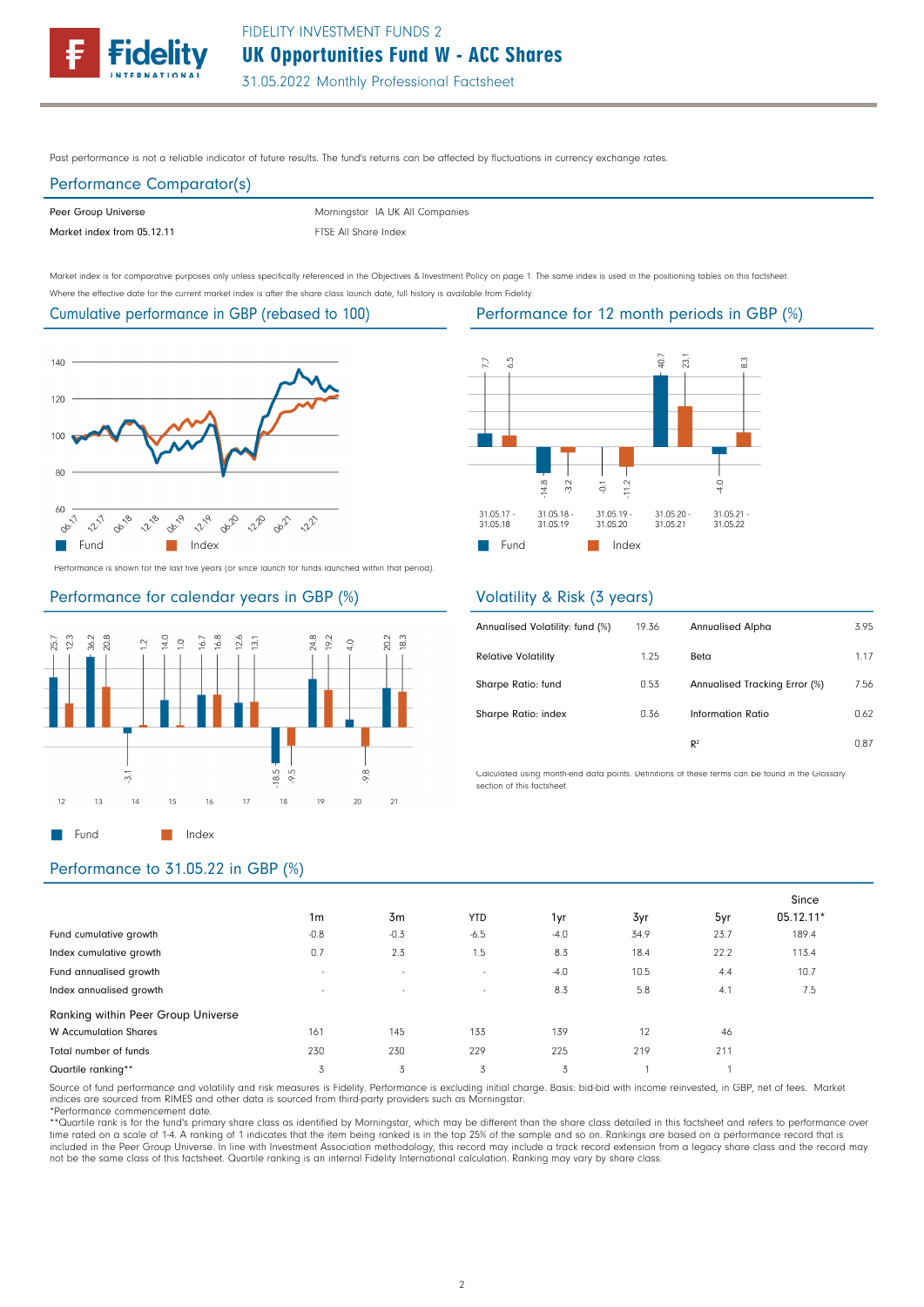

This factsheet contains information about the composition of the fund at a particular point in time. It aims to help you understand how the fund manager is positioned to achieve the fund's objectives.

The Equity Exposure table below provides an overall view of the fund. This represents - in percentage terms - how much of the fund is invested in the market. The higher the figure, the more the fund will take part in any market rises (or falls).

The definitions section provides a more comprehensive explanation of the individual elements in the table.

The exposure and positioning tables on page 4 break the fund down into a number of different views, each providing a different perspective on the fund's investments.

# Introduction **Introduction How data is calculated and presented**

Portfolio composition data has been calculated and presented according to several general principles, which are listed below.

- **Aggregation:** all investments, including derivatives, linked to a particular issuing company have been combined to form a total percentage holding for each company. The aggregate holding is referred to in this factsheet as a position. Where a company is listed in two separate countries, each listing may be classified as a separate issuing company. Exchange Traded Funds (ETFs) and derivatives on ETFs are treated as individual securities – ie not aggregated.

**Categorisation:** for investments that have underlying securities we use the attributes of the underlying issuing company or common share to determine the appropriate sector, market capitalisation band and geographic area.

- **Derivatives:** all derivatives are included on an exposure basis and, where necessary, are delta-adjusted. Delta-adjusting expresses derivatives in terms of the equivalent number of shares that would be needed to generate the same return.

"Basket" securities: securities that represent a number of company shares - like index futures or options - are allocated to categories (such as sector) whenever possible. Otherwise they are included in the "Other Index / Unclassified" category.

# Equity Exposure (% TNA)

| Equity          | Exposure<br>(% TNA)<br>97.6 |
|-----------------|-----------------------------|
| Other           | 0.0                         |
| Uninvested Cash | 2.4                         |

### Definition of terms:

Equity: the percentage of the fund that is currently invested in the equity market.

Other: the value of any non-equity investments (excluding cash funds) expressed as a percentage of fund TNA.

Uninvested cash: this is 100% minus the fund's Equity exposure and minus Other. This leaves any residual cash exposure that is not invested in shares or via derivatives. % TNA: Data is presented as a percentage of TNA, which stands for Total Net Assets (the value of all the fund's assets after the deduction of any liabilities).

# Active Money

Active Money

88.3%

This is the sum of the fund's overweight positions (including effective cash) when compared to the market index.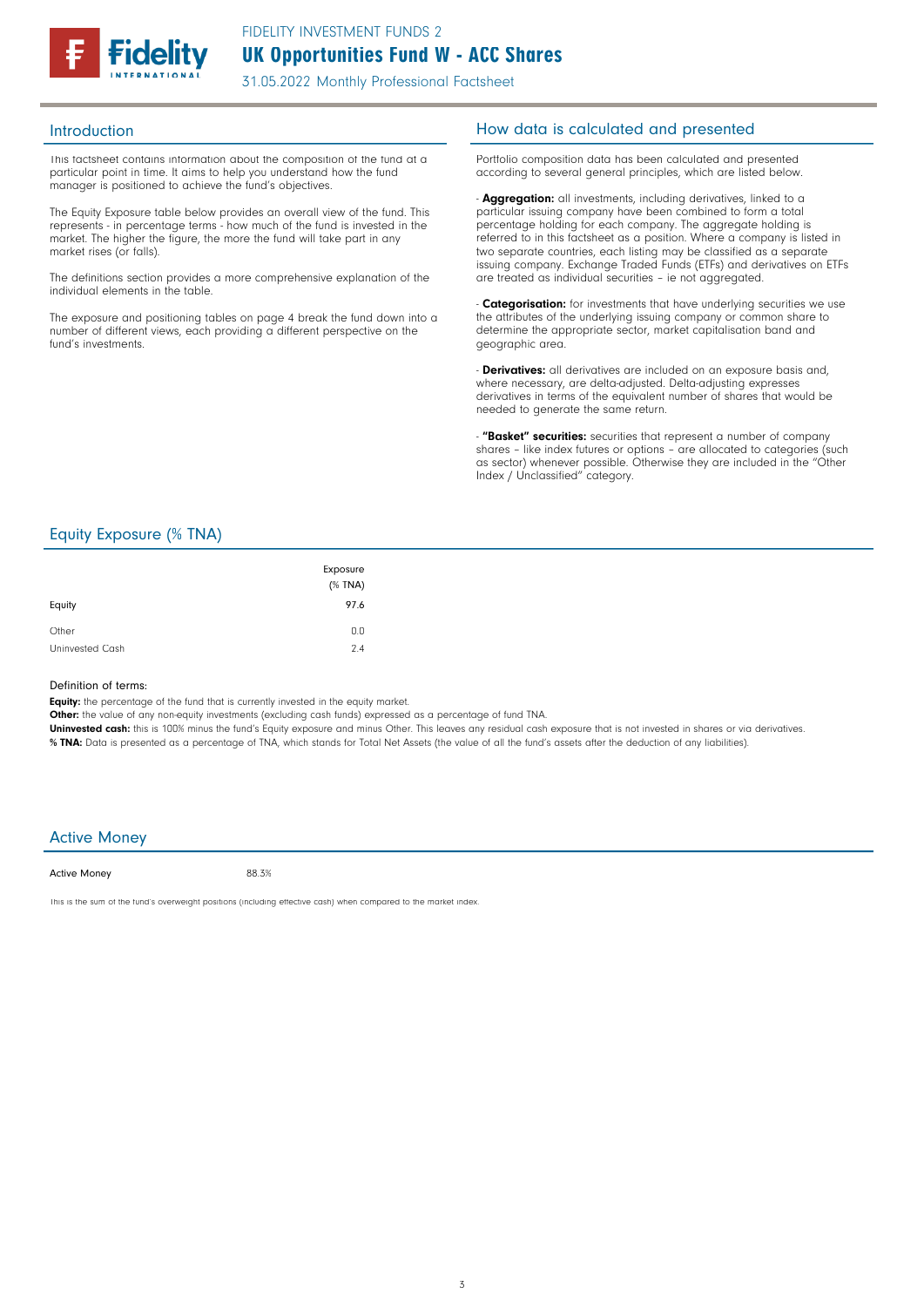

# UK Opportunities Fund W - ACC Shares FIDELITY INVESTMENT FUNDS 2

31.05.2022 Monthly Professional Factsheet

| <b>ICB Industry</b>           | Fund | Index | Relative | GBP         |
|-------------------------------|------|-------|----------|-------------|
|                               |      |       |          |             |
| Financials                    | 18.4 | 21.9  | $-3.5$   | <b>FTSE</b> |
| <b>Consumer Discretionary</b> | 15.7 | 10.6  | 5.1      | <b>FTSE</b> |
| Industrials                   | 11.9 | 10.7  | 1.2      | <b>FTSE</b> |
| <b>Basic Materials</b>        | 11.7 | 8.7   | 3.0      | Non         |
| <b>Consumer Staples</b>       | 10.9 | 15.2  | $-4.3$   | Tota        |
| Energy                        | 9.1  | 11.3  | $-2.3$   | Inde        |
| Real Estate                   | 7.6  | 3.1   | 4.5      | Tota        |
| Technology                    | 4.2  | 1.3   | 2.9      |             |
| <b>Health Care</b>            | 3.9  | 11.4  | $-7.5$   |             |
| Utilities                     | 2.3  | 3.6   | $-1.3$   |             |
| Telecommunications            | 2.0  | 2.2   | $-0.2$   |             |
| <b>Total Sector Exposure</b>  | 97.6 | 100.0 |          |             |
| Other Index / Unclassified    | 0.0  | 0.0   |          |             |
| <b>Total Equity Exposure</b>  | 97.6 | 100.0 |          |             |
|                               |      |       |          |             |

# Sector/Industry Exposure (% TNA) Market Capitalisation Exposure (% TNA)

| GBP                              | Fund | Index | Relative |
|----------------------------------|------|-------|----------|
| <b>FTSF 100</b>                  | 33.9 | 82.2  | $-48.3$  |
| <b>FTSE 250</b>                  | 37.8 | 14.9  | 22.9     |
| <b>FTSE Smallcap</b>             | 7.4  | 2.9   | 4.5      |
| Non FTSF                         | 18.6 | n.n   | 18.6     |
| <b>Total Market Cap Exposure</b> | 97.6 | 100.0 |          |
| Index / Unclassified             | 0.0  | 0.0   |          |
| <b>Total Equity Exposure</b>     | 97.6 | 100.0 |          |

# Geographic Exposure (% TNA)

|                              | Fund            | Index | Relative |
|------------------------------|-----------------|-------|----------|
| United Kinadom               | 972             | 100.0 | $-2.8$   |
| <b>Bailiwick of Guernsey</b> | $\cap$ $\Delta$ | 0.0   | 0.4      |

| <b>Total Geographic Exposure</b> | 976 | 100.0 |
|----------------------------------|-----|-------|
| Other Index / Unclassified       | n n | n n   |
| <b>Total Equity Exposure</b>     | 976 | 100.0 |

## Top Positions (% TNA)

|                             | <b>ICB Industry</b>           |
|-----------------------------|-------------------------------|
| ANGLO AMERICAN PLC          | <b>Basic Materials</b>        |
| <b>BARCLAYS PLC (UNGTD)</b> | Financials                    |
| PERSIMMON PLC               | <b>Consumer Discretionary</b> |
| RIO TINTO PLC               | <b>Basic Materials</b>        |
| SMITH & NEPHEW PLC.         | Health Care                   |
| <b>CRANSWICK PLC</b>        | <b>Consumer Staples</b>       |
| TATE & LYLE PLC             | <b>Consumer Staples</b>       |
| <b>TESCO PLC</b>            | <b>Consumer Staples</b>       |
| <b>COMPUTACENTER PLC</b>    | Technology                    |
| RS GROUP PLC                | Industrials                   |

|                             | Fund | Index | Relative |
|-----------------------------|------|-------|----------|
| PERSIMMON PLC.              | 3.4  | 0.3   | 3.1      |
| CRANSWICK PLC               | 3.0  | 0.1   | 2.9      |
| TATE & LYLE PLC             | 2.9  | 0.1   | 2.8      |
| <b>GRESHAM HOUSE PLC</b>    | 2.7  | 0.0   | 2.7      |
| COMPUTACENTER PLC           | 2.8  | 0.1   | 2.7      |
| <b>BARCLAYS PLC (UNGTD)</b> | 3.8  | 1.2   | 2.6      |
| SMITH & NEPHEW PLC          | 3.1  | 0.5   | 2.6      |
| ATALAYA MINING PLC          | 2.6  | 0.0   | 2.6      |
| RS GROUP PLC                | 2.7  | 0.2   | 2.5      |
| NEWRIVER REIT PLC           | 2.5  | 0.0   | 2.5      |

# Positions Concentration (% TNA)

|        | Fund | Index |
|--------|------|-------|
| Top 10 | 32.0 | 41.9  |
| Top 20 | 56.7 | 56.4  |
| Top 50 | 96.8 | 72.7  |

### United Kingdom United Kingdom United Kingdom United Kingdom United Kingdom United Kingdom United Kingdom United Kingdom United Kingdom United Kingdom Geographic Location  $2.0$ 1.2 0.3 2.6 0.5 0.1 0.1 0.8 0.1 n<sub>2</sub> Fund Index Relative 4.4 3.8 3.4 3.1 3.1 3.0 2.9 2.9 2.8 2.7  $2.4$ 2.6 3.1 0.5 2.6 2.9 2.8 2.1 2.7  $2.5$

# Top Overweight Positions (% TNA) Top Underweight Positions (% TNA)

|                              | Fund | Index | Relative |
|------------------------------|------|-------|----------|
| SHELL PLC                    | 0.0  | 7.5   | $-7.5$   |
| ASTRAZENECA PLC              | 0.0  | 6.7   | $-6.7$   |
| HSBC HOLDINGS PLC            | 0.0  | 4.5   | $-4.5$   |
| UNILFVER PLC                 | 0.0  | 4.0   | $-4.0$   |
| <b>GSK PLC</b>               | 0.0  | 3.5   | $-5.5$   |
| DIAGFO PLC                   | 0.0  | 3.5   | $-3.5$   |
| BP PLC                       | 0.0  | 3.4   | $-5.4$   |
| BRITISH AMERICAN TOBACCO PLC | 0.0  | 3.3   | $-5.3$   |
| GLENCORE PLC                 | 0.0  | 2.8   | $-2.8$   |
| RFLX PLC                     | 0.0  | 1.7   | $-1.7$   |

Definition of terms:<br>
Top Positions: these din the positioning tables on this page is the index defined in the Performance Comparator(s) section on page 2 of this factsheet.<br>
ITOP Positions: those companies in which the la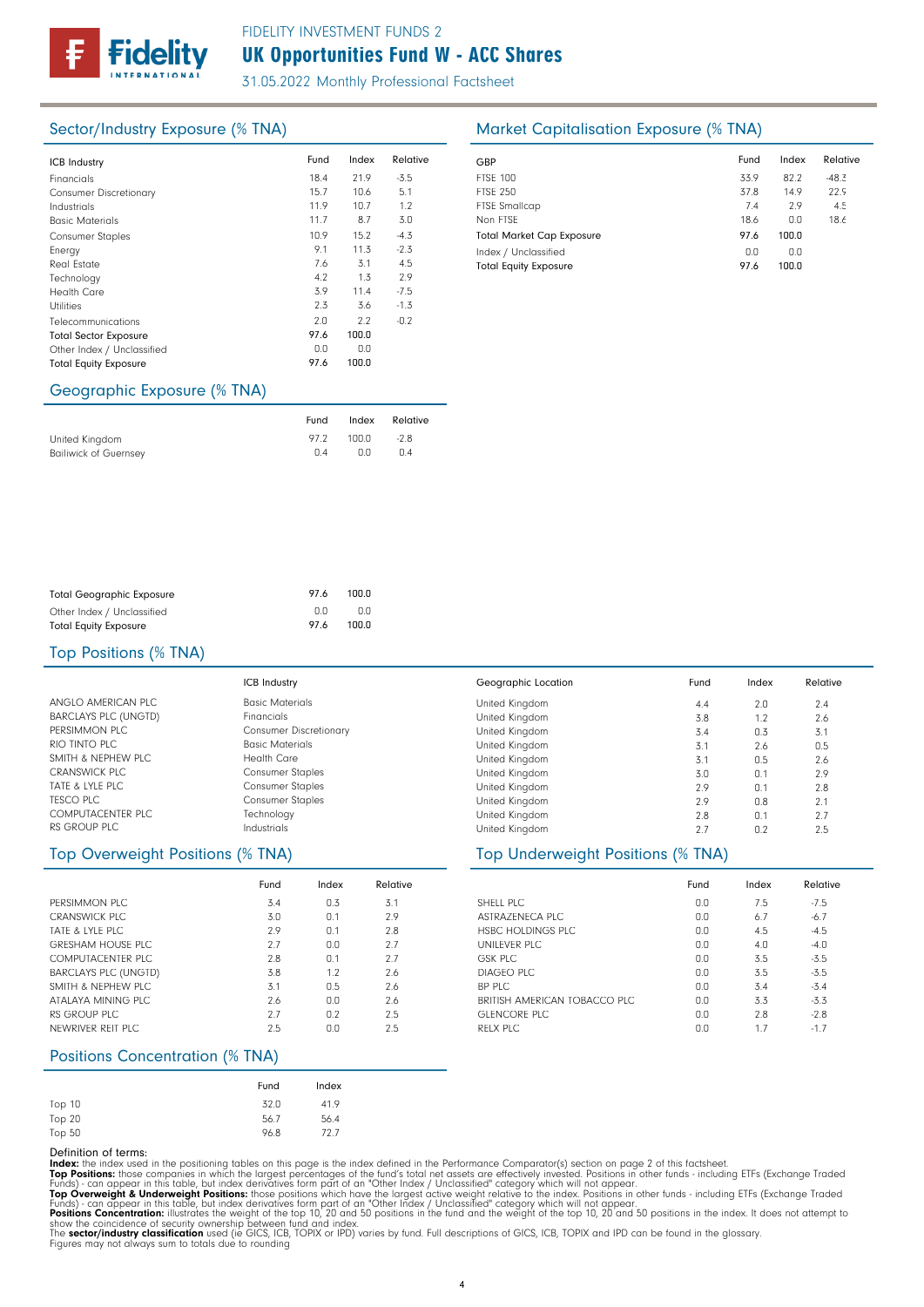

# **Attribution**

Performance attribution is produced in the currency shown below. For funds with multiple share classes, the attribution return reflects the aggregate performance across all the share classes. It may therefore deviate from the published return for a particular share class. When using the analysis for hedged share classes, please consider that the attribution is shown before the impact of hedging.

The contributions shown in the tables are before the impact of charges. If charges are applied, their effect is captured in the "Other" category in the tables and will also be reflected in the fund return.

All investments, including derivatives, linked to a particular issuing company have been combined to form a total percentage for each issuing company.

The sector/industry and geographic contribution tables (where relevant) display a maximum of eleven individual entries. Where applicable, only top five and bottom five are listed, with the remaining contribution shown in the "Other Sectors" or "Others" category.

| Currency of attribution       | UK Sterling (GBP) |
|-------------------------------|-------------------|
| One month relative return (%) | $-1.50$           |

# Position Contribution (%) 2 and 2 and 2 and 2 and 2 and 2 and 2 and 2 and 2 and 2 and 2 and 2 and 2 and 2 and 2 and 2 and 2 and 2 and 2 and 2 and 2 and 2 and 2 and 2 and 2 and 2 and 2 and 2 and 2 and 2 and 2 and 2 and 2 an

| <b>TOP CONTRIBUTORS</b>     | Average<br>Relative<br>Weight | Relative<br>Performance<br>Contribution | TOP DETRACTORS               | Average<br>Relative<br>Weight | Relative<br>Performance<br>Contribution |
|-----------------------------|-------------------------------|-----------------------------------------|------------------------------|-------------------------------|-----------------------------------------|
| DIAGEO PLC                  | $-3.6$                        | 0.35                                    | SHELL PLC                    | $-7.4$                        | $-0.65$                                 |
| <b>BARCLAYS PLC (UNGTD)</b> | 2.2                           | 0.30                                    | HARBOUR ENERGY PLC           | 2.3                           | $-0.62$                                 |
| <b>FNFRGFAN PLC</b>         | 2.2                           | 0.30                                    | DRAX GROUP PLC               | 2.1                           | $-0.39$                                 |
| ASTRAZENECA PLC             | $-6.8$                        | 0.19                                    | BP PLC                       | $-3.4$                        | $-0.35$                                 |
| ANGLO AMERICAN PLC          | 2.4                           | 0.17                                    | TREATT PLC                   | 1.3                           | $-0.24$                                 |
| PERSIMMON PLC               | 3.0                           | 0.15                                    | HILTON FOOD GROUP PLC        | 2.2                           | $-0.23$                                 |
| NEWRIVER REIT PLC           | 2.3                           | 0.15                                    | DARKTRACE PLC                | 1.1                           | $-0.20$                                 |
| WORKSPACE GROUP PLC         | 2.1                           | 0.15                                    | INVINITY ENERGY SYSTEMS PLC. | 0.9                           | $-0.20$                                 |
| WH SMITH PLC                | 1.7                           | 0.13                                    | SAIETTA GROUP PLC            | 1.1                           | $-0.19$                                 |
| <b>GSK PLC</b>              | $-3.7$                        | 0.13                                    | <b>CRANSWICK PLC</b>         | 2.8                           | $-0.18$                                 |

Positions in other funds - including ETFs (Exchange Traded Funds) - can appear in this table, but index derivatives form part of an "Index / Unclassified" category which will appear in the table(s) below when relevant.

| Sector/Industry Contribution (%)        |                               |          |                                            | 1 month                               | Geographic Contribution (%)  |                               |                       |                         | 1 month                           |
|-----------------------------------------|-------------------------------|----------|--------------------------------------------|---------------------------------------|------------------------------|-------------------------------|-----------------------|-------------------------|-----------------------------------|
| <b>CONTRIBUTIONS TO RELATIVE RETURN</b> |                               |          |                                            | CONTRIBUTIONS TO RELATIVE RETURN      |                              |                               |                       |                         |                                   |
| icb Industry                            | Average<br>Relative<br>Weight | Security | Sector/<br>Industry<br>Selection Selection | Total<br>Relative<br>Contributi<br>on |                              | Average<br>Relative<br>Weight | Security<br>Selection | Geographic<br>Selection | Total<br>Relative<br>Contribution |
| <b>Real Estate</b>                      | 2.8                           | 0.55     | $-0.11$                                    | 0.44                                  | Canada                       | $-0.1$                        | 0.00                  | 0.01                    | 0.01                              |
| Financials                              | $-3.3$                        | 0.65     | $-0.24$                                    | 0.41                                  | Hong Kong                    | 0.0                           | 0.00                  | 0.00                    | 0.00                              |
| <b>Health Care</b>                      | $-7.8$                        | 0.08     | 0.28                                       | 0.37                                  | South Africa                 | 0.0                           | 0.00                  | 0.00                    | 0.00                              |
| <b>Consumer Discretionary</b>           | 4.1                           | $-0.02$  | 0.06                                       | 0.04                                  | Czech Republic               | 0.0                           | 0.00                  | 0.00                    | 0.00                              |
| Industrials                             | 1.0                           | 0.23     | $-0.22$                                    | 0.01                                  | Japan                        | 0.0                           | 0.00                  | 0.00                    | 0.00                              |
| Telecommunications                      | 0.2                           | $-0.03$  | 0.01                                       | $-0.02$                               | <b>Bailiwick of Guernsey</b> | 0.4                           | 0.03                  | $-0.03$                 | 0.00                              |
| <b>Basic Materials</b>                  | 3.5                           | 0.12     | $-0.17$                                    | $-0.05$                               | Ireland                      | $-1.0$                        | 0.00                  | $-0.01$                 | $-0.01$                           |
| Technology                              | 2.7                           | $-0.09$  | $-0.13$                                    | $-0.22$                               | United Kingdom               | $-2.7$                        | $-1.37$               | 0.00                    | $-1.37$                           |
| <b>Utilities</b>                        | $-1.6$                        | $-0.25$  | 0.03                                       | $-0.22$                               |                              |                               |                       |                         |                                   |
| <b>Consumer Staples</b>                 | $-3.9$                        | $-0.75$  | 0.16                                       | $-0.59$                               |                              |                               |                       |                         |                                   |
| Energy                                  | $-1.3$                        | $-0.69$  | $-0.86$                                    | $-1.55$                               |                              |                               |                       |                         |                                   |
|                                         |                               |          |                                            |                                       | <b>Total Primary Assets</b>  | $-3.5$                        | $-1.34$               | $-0.03$                 | $-1.38$                           |
| <b>Total Primary Assets</b>             | $-3.5$                        | $-0.18$  | $-1.19$                                    | $-1.38$                               | Other $*$                    | 3.5                           |                       |                         | $-0.12$                           |
| Other*                                  | 3.5                           |          |                                            | $-0.12$                               | <b>TOTAL</b>                 | 0.0                           |                       |                         | $-1.50$                           |
| <b>TOTAL</b>                            | 0.0                           |          |                                            | $-1.50$                               |                              |                               |                       |                         |                                   |
|                                         |                               |          |                                            |                                       |                              |                               |                       |                         |                                   |

\*Other includes portfolio components not already listed such as cash, expenses and other miscellaneous items.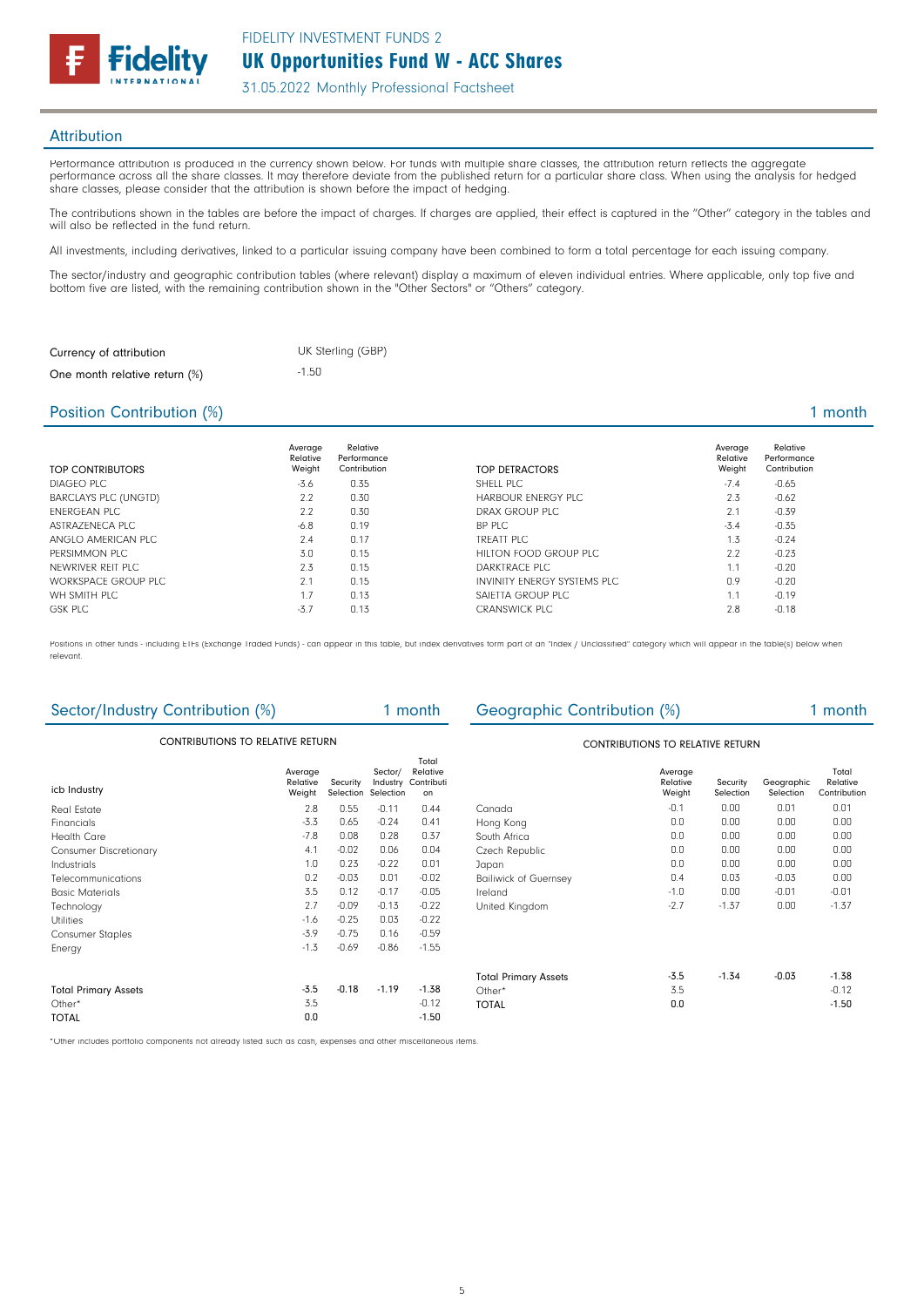

# ESG Metrics

The factsheet is a snapshot of the portfolio at the date indicated above. ESG ratings distribution may vary over time. Representation of this data is for informational purposes only. If<br>the SFDR classification is shown as website at www.fidelityinternational.com

# Sustainability Characteristics (31.05.2022)

|                                                       | Fund  | Index |
|-------------------------------------------------------|-------|-------|
| MSCI ESG Fund Rating (AAA-CCC)                        | AA    | N/A   |
| Weighted Average Carbon Intensity (tCo2e/\$M Revenue) | 238.9 | 160   |
| Carbon Footprint (tCO2/\$M Invested)                  | 128.4 | 118   |
| <b>SEDR</b> Classification                            | N/A   | N/A   |

\*N/A will be displayed if there is no ESG data available for the fund/index or if the coverage of underlying securities is under 50%. \*NR - Not rated

MSCI Ratings Distribution % (31.05.2022)



Glossary

MSCI ESG Fund Rating: This shows the funds ESG rating based on the Quality Scores given to the fund by MSCI. This ranges from AAA, AA (Leader), A, BBB, BB (Average) to B, CCC

(Laggard).<br>**Weighted Average Carbon Intensity**: is calculated as the sum of each portfolio weight multiplied by the Co2e per \$M of Revenue of each holding. This metric provides a snapshot o

the fund's exposure to carbon-intensive companies and includes scope 1 and scope 2 carbon emissions.<br>**Carbon Footprint**: Provides a normalized snapshot of the funds contribution to carbon emissions.<br>**SFDR Classification:** and are products with ESG objectives. Article 8 funds focus on promoting ESG characteristics and this must be a primary focus of the product. Article 6 funds integrate sustainability<br>risks into investment analysis and deci

## Disclaimer

ESG Rating Source: ©2022 MSCI ESG Research LLC. Reproduced by permission, no further distribution. MSCI ESG Research LLC and its affiliates (the "ESG Parties"), obtain information<br>from sources they consider reliable, none

reported. SFDR Classification is assigned by Fidelity in line with the EU Sustainable Financial Disclosure Regulation.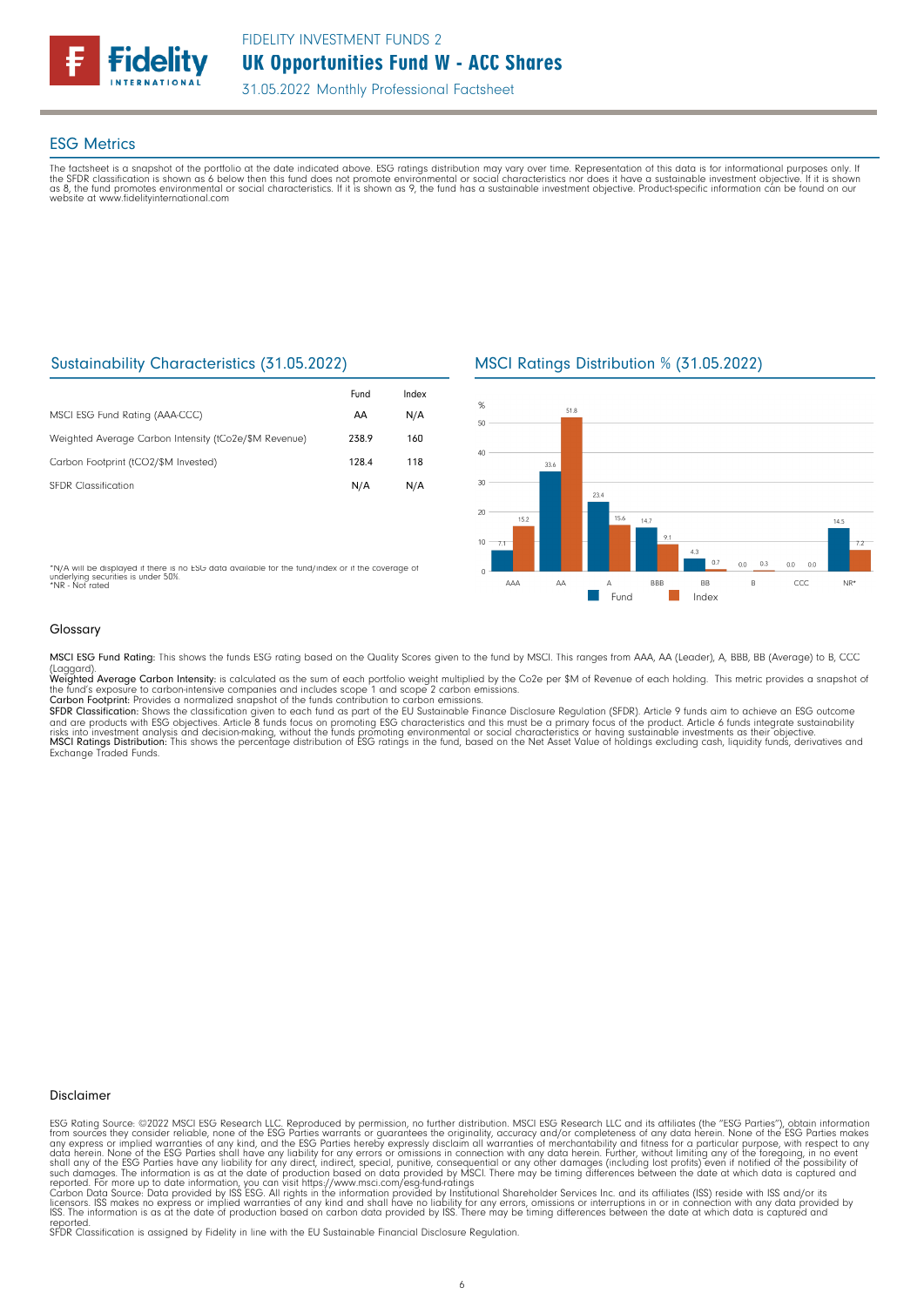# Glossary / additional notes

### Volatility & Risk

**Annualised volatility:** a measure of how variable returns for a fund or comparative market index have been around their historical average (also known as "standard deviation"). Two funds may<br>produce the same return over a calculation is the standard deviation of 36 monthly returns presented as an annualised number. Volatility for funds and indices are calculated independently of each other

**Relative volatility:** a ratio calculated by comparing the annualised volatility of a fund to the annualised volatility of a comparative market index. A value greater than 1 indicates the fund has been<br>more volatile than t measure of 0.8 would mean the fund has been 20% less volatile than the index.

**Sharpe ratio:** a measure of a fund's risk-adjusted performance, taking into account the return on a risk-free investment. The ratio allows an investor to assess whether the fund is generating adequate the tund is generati

Annualised alpha: the difference between a fund's expected return (based on its beta) and the fund's actual return. A fund with a positive alpha has delivered more return than would be expected given its beta

**Beta:** a measure of a fund's sensitivity to market movements (as represented by a market index). The beta of the market is 1.00 by definition. A beta of 1.10 shows that the fund could be expected to<br>perform 10% better tha perform 15% worse than the market return during up markets and 15% better during down markets.

**Annualised tracking error:** a measure showing how closely a tund tollows the index to which it is being compared. It is the standard deviation of the fund's excess returns. The higher the fund's<br>tracking error, the higher

**Information ratio:** a measure ot a tund's eftectiveness in generating excess return for the level of risk taken. An information ratio of U.5 shows the fund has delivered an annualised excess return<br>equivalent to half the

Rº: a measure representing the degree to which a fund's return can be explained by the returns of a comparative market index. A value of 1 signifies the fund and index are perfectly correlated. A<br>measure of 0.5 means only correlation between fund and index).

**Ongoing charges** figure represents the charges taken from the fund over a year. It is calculated at the fund's financial year end and may vary from year to year. For classes of funds with fixed ongoing charges figure repr

For more information about charges (including details of the fund's financial year end), please consult the charges section in the most recent Prospectus.

**Historic yield**<br>The historic yield for a fund is based on its dividends declared over the preceding 12 months. It is calculated by summing the dividend rates declared in that period, divided by the price as at the date of publication. Declared dividends may not be confirmed and may be subject to change. Where 12 months of declared dividend data does not exist a historic yield will not be published.

### Sector/industry classification

GICS: The Global Industry Classification Standard is a taxonomy mainly used across MSCI and S&P indices in which each company is assigned by its principal business activity to one of 11 sectors, 24 industry groups, 69 industries and 158 sub-industries. More information is available at http://www.msci.com/gics

**ICB:** The Industry Classitication Benchmark is a taxonomy mainly used across FTSE Russell indices in which each company is assigned by its principal business activity to one of 11 industries, 20<br>supersectors, 45 sectors a

TOPIX: Tokyo stock Price Index, commonly known as TOPIX, is a stock market index for the Tokyo Stock Exchange (TSE) in Japan, tracking all domestic companies of the exchange's First Section. It is calculated and published by the TSE.

**IPD** means the Investment Property Databank who are a provider of performance analysis and benchmarking services for investors in real estate. IPD UK Pooled Property Funds Index - All Balanced<br>Funds is a component of the

## Independent Assessment

**Scope Fund Rating:** The rating measures how well a fund has balanced risk and reward relative to its peers. The rating is based solely on performance for funds with a five year track record. Funds<br>with a shorter history a and  $E = poor$ 

**Morningstar Star Rating for Funds:** The rating measures how well a tund has balanced risk and reward relative to its peers. Star ratings are strictly based on past performance and Morningstar<br>suggests investors use them t

**Primary share class:** is identified by Morningstar when the analysis calls for only one share class per fund to be in the peer group. It is the share class Morningstar recommends as the best proxy for the best proxy for c for the fund will have its own primary share class.

Portfolio Turnover Rate (PTR) and Portfolio Turnover Cost (PTC), where shown: SRDII does not define a methodology for these values; ours is as follows: PTR = (purchases of securities + sales of<br>securities) minus (subscript minus implicit costs.